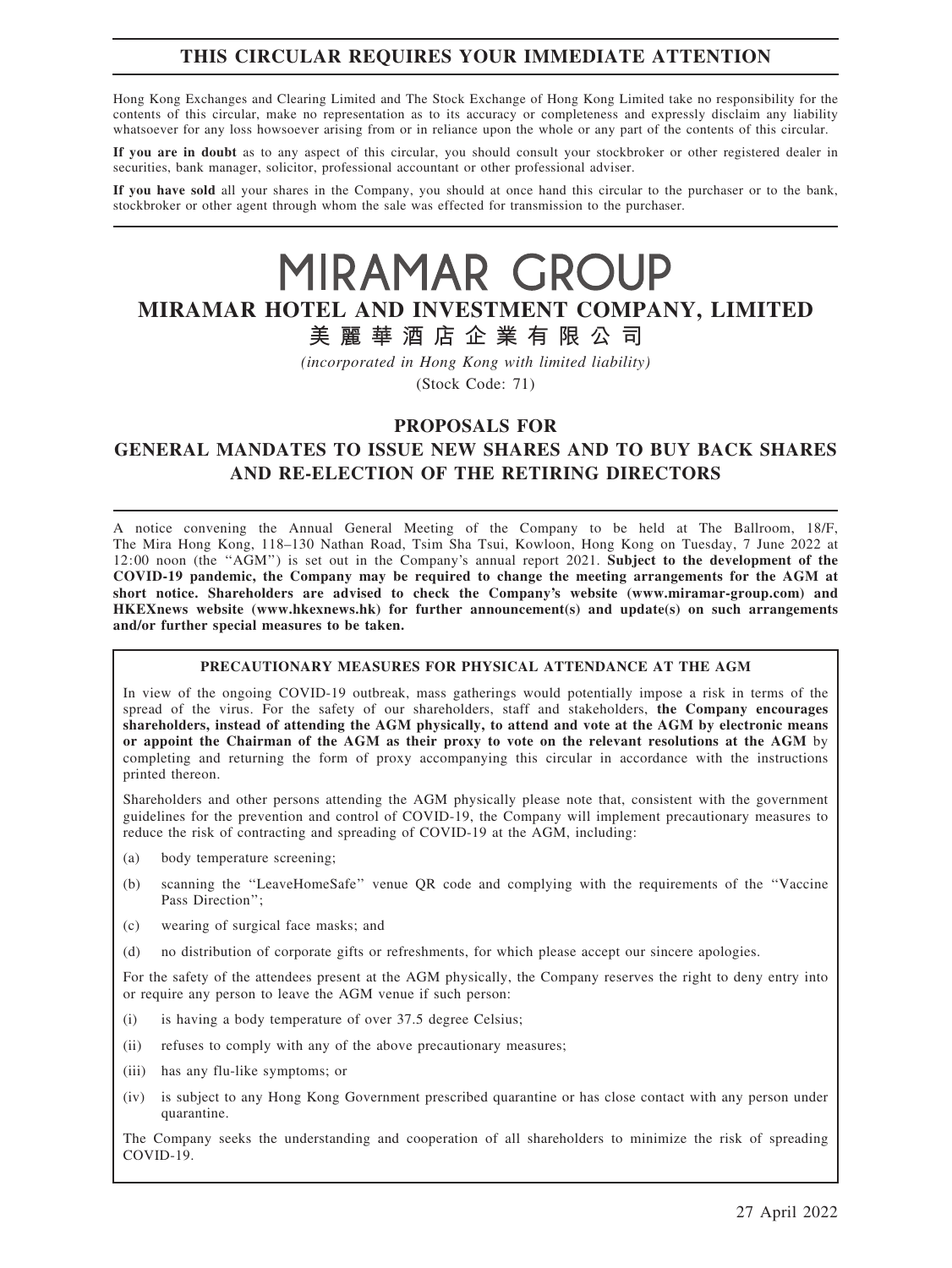# **CONTENTS**

# Page

| Letter from the Board of Directors                                                  |                |
|-------------------------------------------------------------------------------------|----------------|
|                                                                                     |                |
|                                                                                     | $\overline{7}$ |
|                                                                                     |                |
|                                                                                     | 9              |
|                                                                                     | 10             |
| Appendix II $-$ Biographical details of the retiring Directors to be re-elected  13 |                |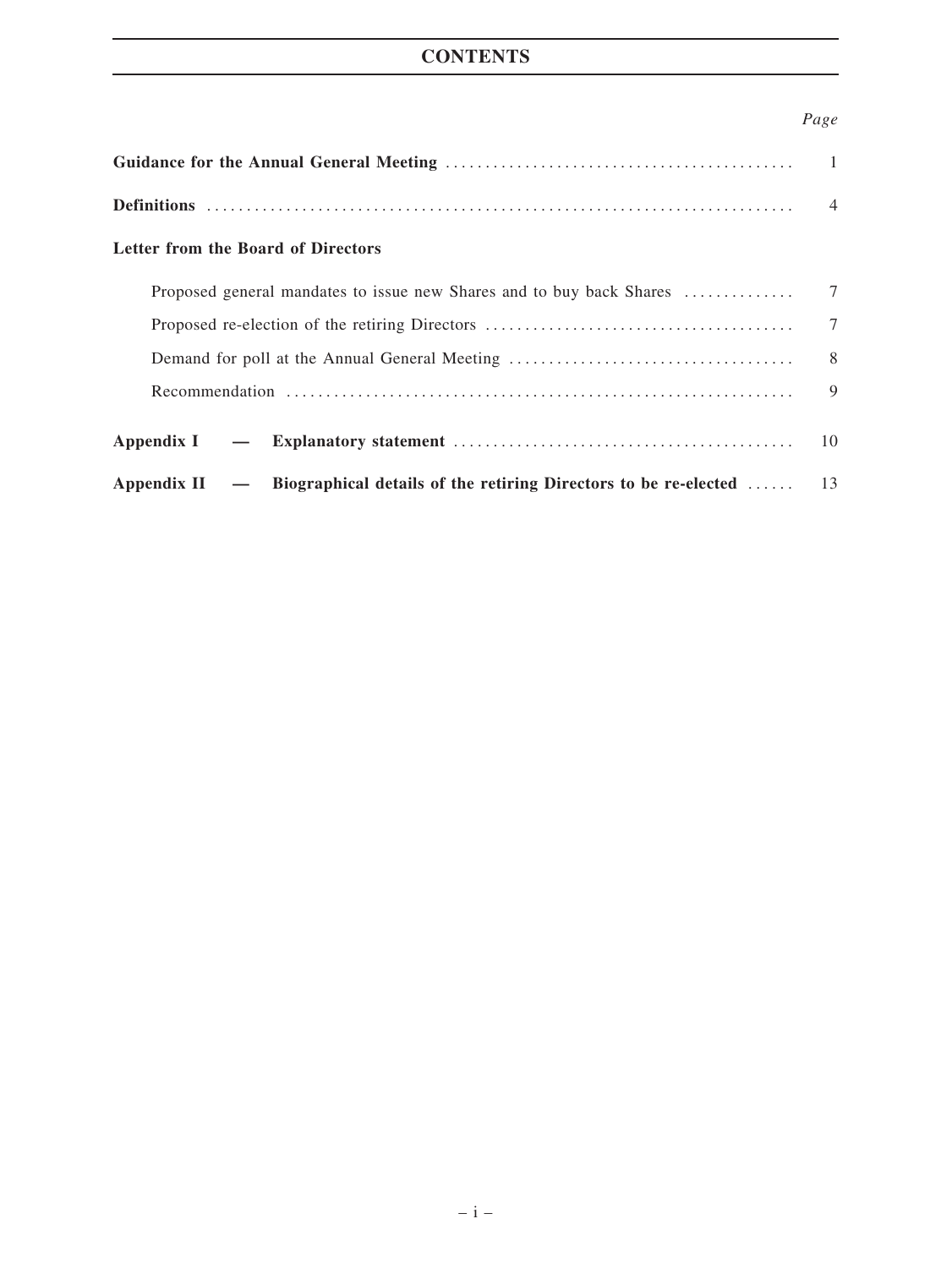### GUIDANCE FOR THE ANNUAL GENERAL MEETING

The Company does not in any way wish to diminish the opportunity available to Shareholders to exercise their rights and to vote, but is conscious of the need to protect attendees of the Annual General Meeting from possible exposure to the COVID-19 pandemic. For the health of attendees of the Annual General Meeting, the Company encourages Shareholders, instead of attending the Annual General Meeting physically, to: (i) attend and vote at the Annual General Meeting by means of electronic facilities; or (ii) exercise their rights to vote at the Annual General Meeting by appointing the Chairman of the Annual General Meeting as their proxy. Unless otherwise defined herein, terms used in this section shall have the same meanings in the ''Definitions'' section on pages 4 and 5.

# ATTENDING THE ANNUAL GENERAL MEETING BY MEANS OF ELECTRONIC **FACILITIES**

The Annual General Meeting will be a hybrid meeting. In addition to the traditional physical attendance at the Annual General Meeting, Shareholders have the option of attending, participating and voting at the Annual General Meeting through online access by visiting the website at https://meetings.computershare.com/MiramarAGM2022 (the ''Online Platform''). Shareholders participating in the Annual General Meeting using the Online Platform will also be counted towards the quorum and they will be able to cast their votes and submit questions through the Online Platform. Votes cast through the Online Platform are irrevocable once the voting session at the Annual General Meeting ends.

The Online Platform will be open for Shareholders (see below for login details and arrangements) to log in approximately 30 minutes prior to the commencement of the Annual General Meeting and can be accessed from any location with internet connection by a smart phone, tablet device or computer. Shareholders should allow ample time to check into the Online Platform to complete the related procedures. Please refer to the Online Platform User Guide for the Annual General Meeting posted on the Company's website (www.miramar-group.com) for assistance.

#### Login details for registered Shareholders

Details regarding the Annual General Meeting arrangements including login details to access the Online Platform are included in the Company's notification letter to registered Shareholders sent together with this circular.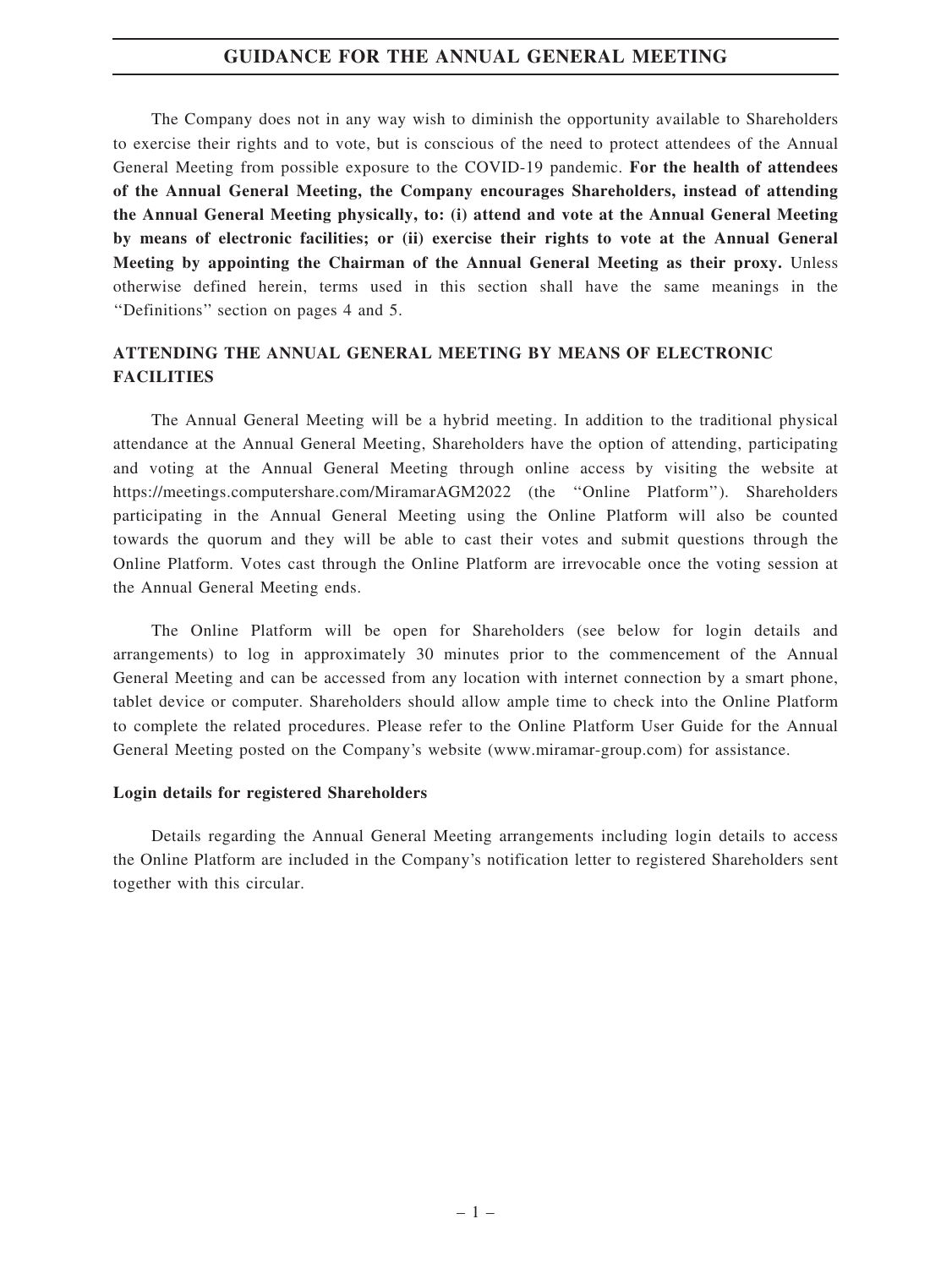### GUIDANCE FOR THE ANNUAL GENERAL MEETING

#### Login details for non-registered Shareholders

Non-registered Shareholders who wish to attend, participate and vote at the Annual General Meeting using the Online Platform should (1) contact and instruct their banks, brokers, custodians, nominees or HKSCC Nominees Limited through which their shares are held (together, the ''Intermediary'') to appoint themselves as proxy or corporate representative to attend the Annual General Meeting and (2) provide their email addresses to their Intermediaries before the time limit required by the relevant Intermediary. Details regarding the Annual General Meeting arrangements including login details to access the Online Platform will be sent by the Company's share registrar, Computershare Hong Kong Investor Services Limited, to the email address of the relevant nonregistered Shareholder provided by the Intermediary. Any non-registered Shareholder who has provided an email address through the relevant Intermediary for this purpose but has not received the login details by email by 12:00 noon on Monday, 6 June 2022 should reach out to the Company's share registrar for assistance. Without the login details, non-registered Shareholders will not be able to participate and vote using the Online Platform. Non-registered Shareholders should therefore give clear and specific instructions to their Intermediaries in respect of both (1) and (2) above.

Shareholders should note that only one device is allowed per login. Shareholders are responsible for keeping the login details in safe custody for use at the Annual General Meeting and should not disclose them to anyone else. Neither the Company nor any of its directors, officers or agents accepts any responsibility or has any liability whatsoever in connection with the loss or transmission of the login details or any use of the login details for voting or otherwise.

#### QUESTIONS AT THE ANNUAL GENERAL MEETING

Shareholders attending the Annual General Meeting using the Online Platform will be able to submit questions relevant to the proposed resolutions online during the Annual General Meeting. Whilst the Company will endeavour to respond to the questions at the Annual General Meeting, due to time constraints, unanswered questions may be responded to after the Annual General Meeting as appropriate.

#### VOTING BY PROXY IN ADVANCE OF THE ANNUAL GENERAL MEETING

Shareholders are encouraged to submit their completed proxy forms well in advance of the Annual General Meeting. The return of a completed proxy form will not preclude Shareholders from attending and voting in person (whether physically or by means of electronic facilities) at the Annual General Meeting or any adjournment or postponement thereof should they subsequently so wish.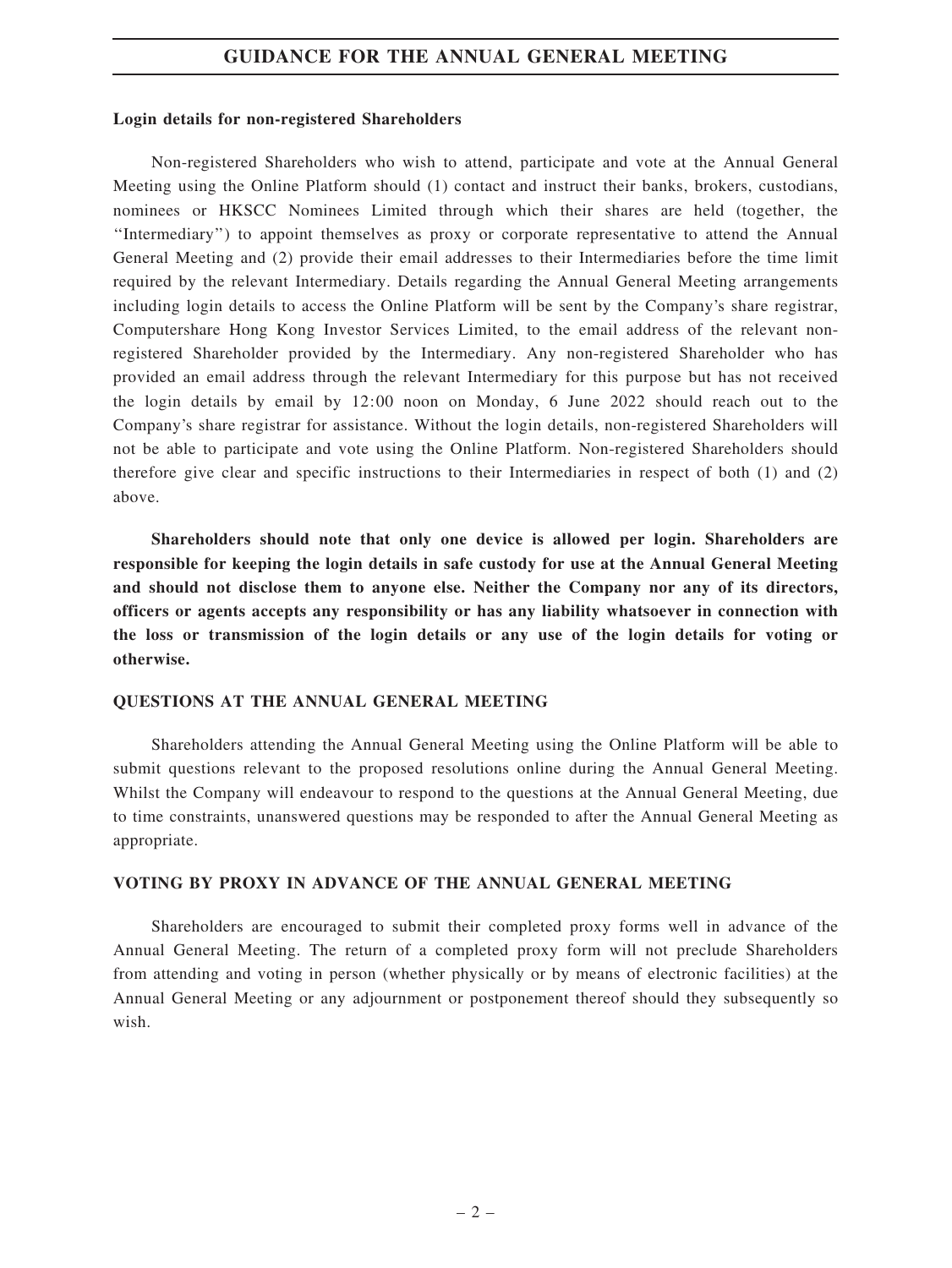# GUIDANCE FOR THE ANNUAL GENERAL MEETING

#### Submission of proxy forms for registered Shareholders

A proxy form for use at the Annual General Meeting is enclosed with this circular. A copy of the proxy form can also be downloaded from the Company's website (www.miramar-group.com) and HKEXnews website (www.hkexnews.hk).

Completed proxy forms must be returned to the Company's share registrar, Computershare Hong Kong Investor Services Limited, at the address stated below not less than 48 hours (excluding any part of a day that is a public holiday) before the time appointed for holding the Annual General Meeting (i.e. at or before 12:00 noon, 4 June 2022) or any adjournment or postponement thereof or, in case of poll taken more than 48 hours after it was demanded, not less than 24 hours (excluding any part of a day that is a public holiday) before the time appointed for taking of the poll.

#### Appointment of proxy for non-registered Shareholders

Non-registered Shareholders should contact their Intermediaries as soon as possible for assistance in the appointment of proxy.

### SHARE REGISTRAR'S CONTACT INFORMATION

Computershare Hong Kong Investor Services Limited Postal address : 17M Floor, Hopewell Centre, 183 Queen's Road East, Wanchai, Hong Kong Website : www.computershare.com/hk/contact Telephone : (852) 2862 8555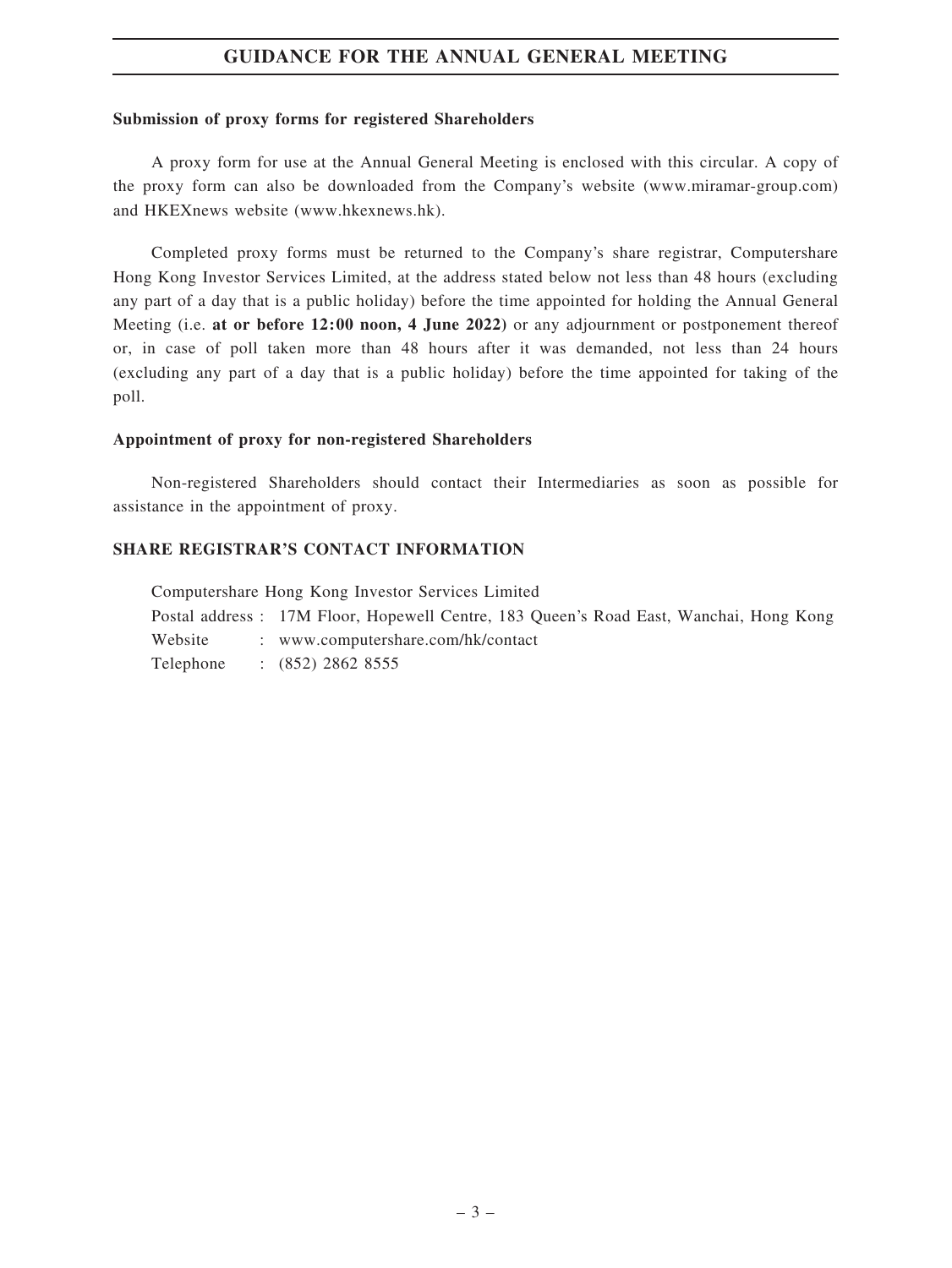In this circular, unless the context requires otherwise, the expressions as stated below will have the following meanings:

| "Annual General Meeting"  | the annual general meeting of the Company to be held at The<br>Ballroom, 18/F, The Mira Hong Kong, 118-130 Nathan Road,<br>Tsim Sha Tsui, Kowloon, Hong Kong on Tuesday, 7 June 2022<br>at 12:00 noon;                                                                                                                                                      |
|---------------------------|-------------------------------------------------------------------------------------------------------------------------------------------------------------------------------------------------------------------------------------------------------------------------------------------------------------------------------------------------------------|
| "Board"                   | the board of Directors;                                                                                                                                                                                                                                                                                                                                     |
| "Buy-back Mandate"        | the general mandate to exercise the power of the Company to<br>buy back Shares not exceeding 10% of the total number of<br>Shares in issue as at the date of passing of the resolution<br>approving the Buy-back Mandate (subject to adjustment in the<br>case of any conversion of any or all of the Shares into a larger<br>or smaller number of Shares); |
| "Chairman"                | the chairman presiding at any meeting of members or of the<br>board of Directors;                                                                                                                                                                                                                                                                           |
| "Companies Ordinance"     | the Companies Ordinance (Chapter 622 of the Laws of Hong<br>Kong) and any amendments thereto;                                                                                                                                                                                                                                                               |
| "Company"                 | Miramar Hotel and Investment Company, Limited;                                                                                                                                                                                                                                                                                                              |
| "Director(s)"             | the director(s) of the Company;                                                                                                                                                                                                                                                                                                                             |
| "Group"                   | the Company and its subsidiaries;                                                                                                                                                                                                                                                                                                                           |
| "HK\$"                    | Hong Kong dollars, the lawful currency of Hong Kong;                                                                                                                                                                                                                                                                                                        |
| "Hong Kong"               | the Hong Kong Special Administrative Region of the People's<br>Republic of China;                                                                                                                                                                                                                                                                           |
| "Issue Mandate"           | the general and unconditional mandate to allot, issue and deal<br>with Shares not exceeding 20% of the total number of Shares<br>in issue as at the date of passing of the resolution approving<br>the Issue Mandate (subject to adjustment in the case of any<br>conversion of any or all of the Shares into a larger or smaller<br>number of Shares);     |
| "Latest Practicable Date" | 19 April 2022, being the latest practicable date prior to the<br>printing of this circular for ascertaining certain information<br>contained in this circular;                                                                                                                                                                                              |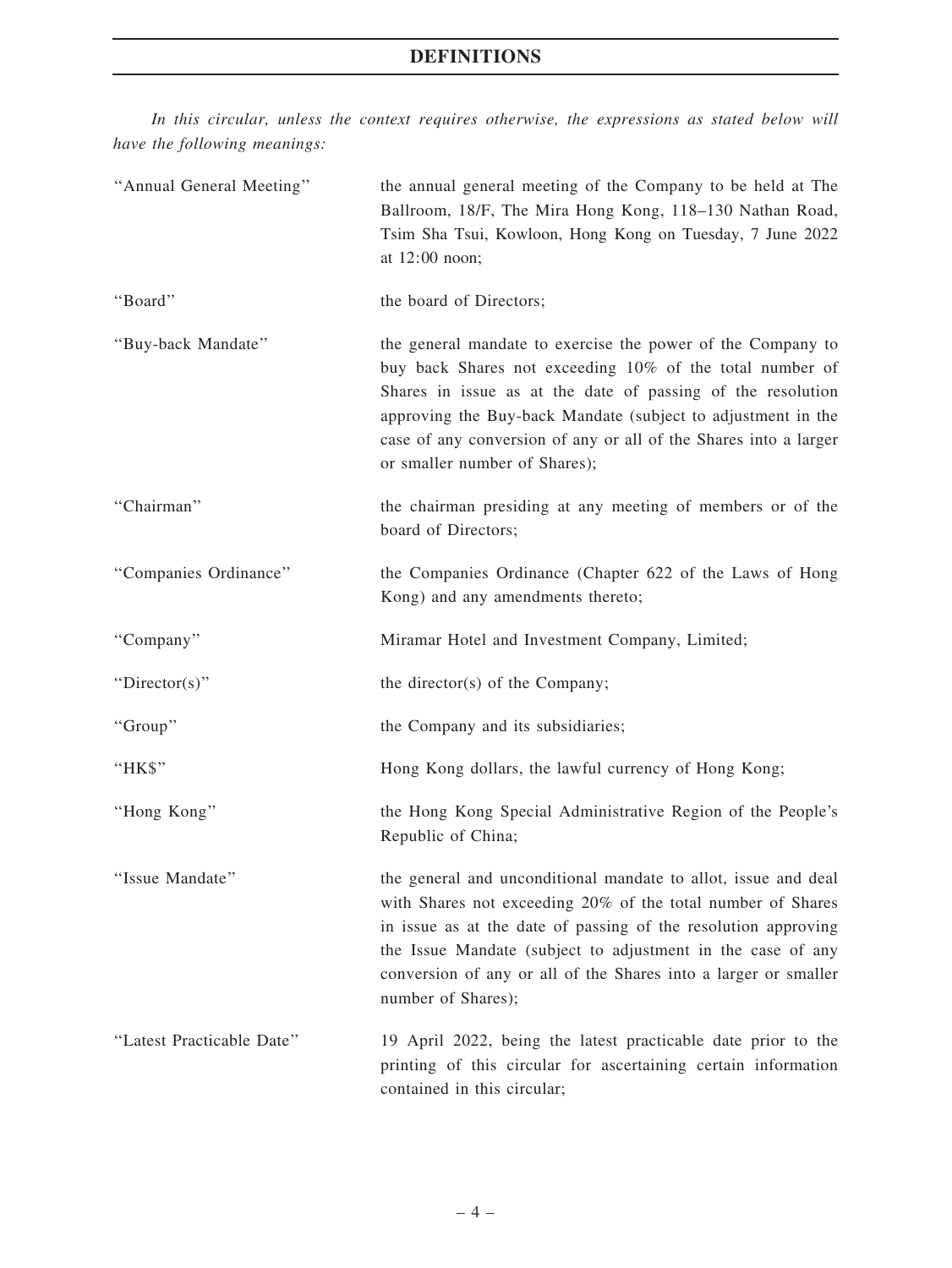# DEFINITIONS

| "Listing Rules"                        | Rules Governing the Listing of Securities on the Stock<br>Exchange;                                                   |
|----------------------------------------|-----------------------------------------------------------------------------------------------------------------------|
| "Notice"                               | the notice convening the Annual General Meeting dated<br>27 April 2022 contained in the Company's annual report 2021; |
| "Securities and Futures"<br>Ordinance" | the Securities and Futures Ordinance (Chapter 571 of the Laws<br>of Hong Kong) and any amendments thereto;            |
| "Share $(s)$ "                         | the share(s) of the Company;                                                                                          |
| "Shareholders"                         | registered holders of the Shares;                                                                                     |
| "Stock Exchange"                       | The Stock Exchange of Hong Kong Limited; and                                                                          |
| "Takeovers Code"                       | The Codes on Takeovers and Mergers and Share Buy-backs.                                                               |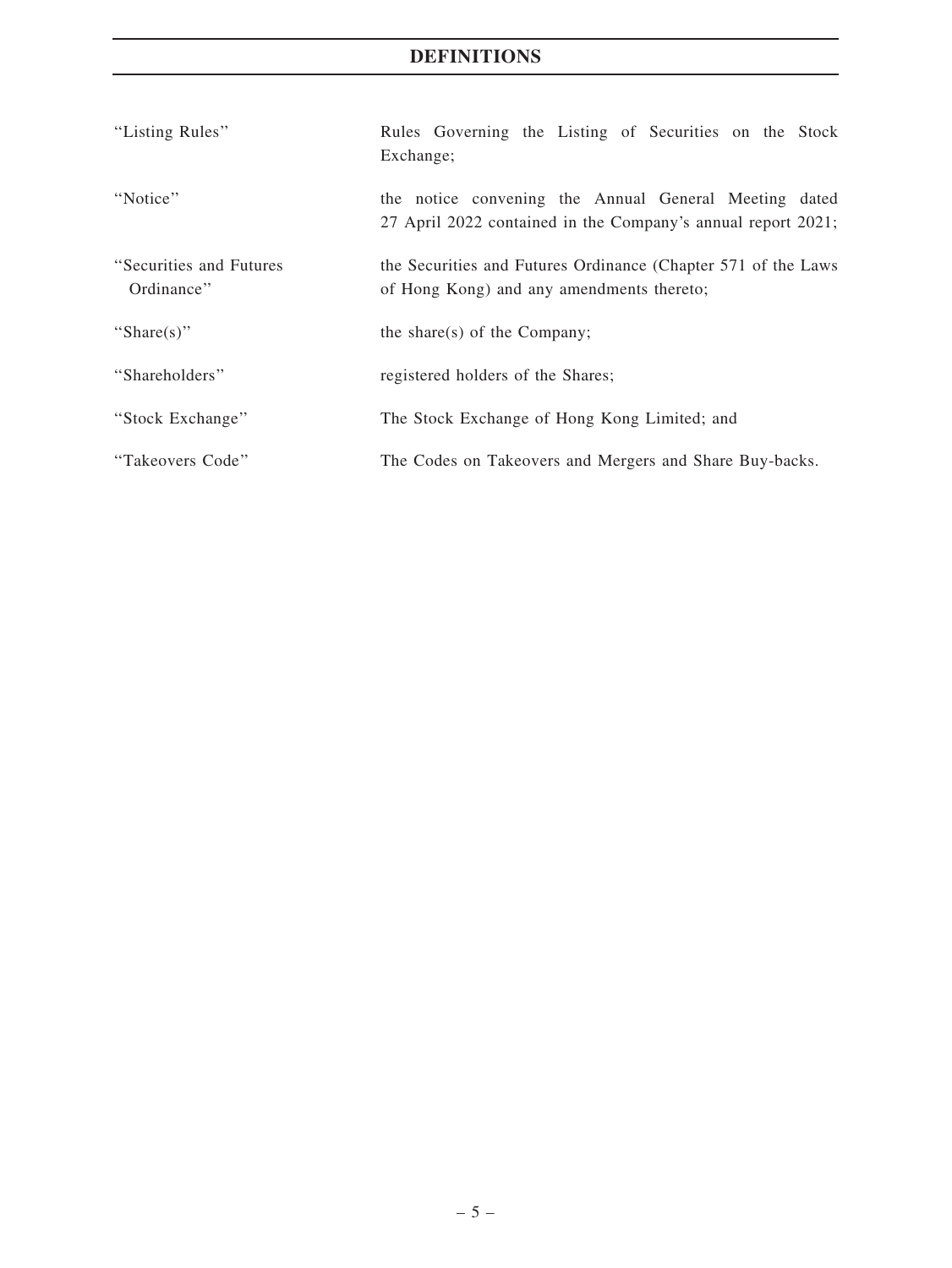# MIRAMAR GROUP MIRAMAR HOTEL AND INVESTMENT COMPANY, LIMITED 美 麗 華 酒 店 企 業 有 限 公 司

(incorporated in Hong Kong with limited liability)

(Stock Code: 71)

#### Executive Directors

Dr LEE Ka Shing (Chairman and CEO) Mr Richard TANG Yat Sun Dr Colin LAM Ko Yin Mr Eddie LAU Yum Chuen Mr Norman HO Hau Chong

#### Non-Executive Directors

Dr Patrick FUNG Yuk Bun Mr Dominic CHENG Ka On

#### Independent Non-Executive Directors

Dr David SIN Wai Kin (Vice Chairman) Mr WU King Cheong Dr Timpson CHUNG Shui Ming Mr Howard YEUNG Ping Leung Mr Thomas LIANG Cheung Biu Mr Alexander AU Siu Kee

#### Registered Office:

15/F, Mira Place Tower A 132 Nathan Road Tsim Sha Tsui Kowloon Hong Kong

27 April 2022

To the Shareholders

Dear Sir or Madam,

### PROPOSALS FOR

# GENERAL MANDATES TO ISSUE NEW SHARES AND TO BUY BACK SHARES AND RE-ELECTION OF THE RETIRING DIRECTORS

The purpose of this circular is to provide you with information regarding the proposals for the Issue Mandate, the Buy-back Mandate and the re-election of the retiring Directors and to seek your approval at the Annual General Meeting in connection with, inter alia, such matters.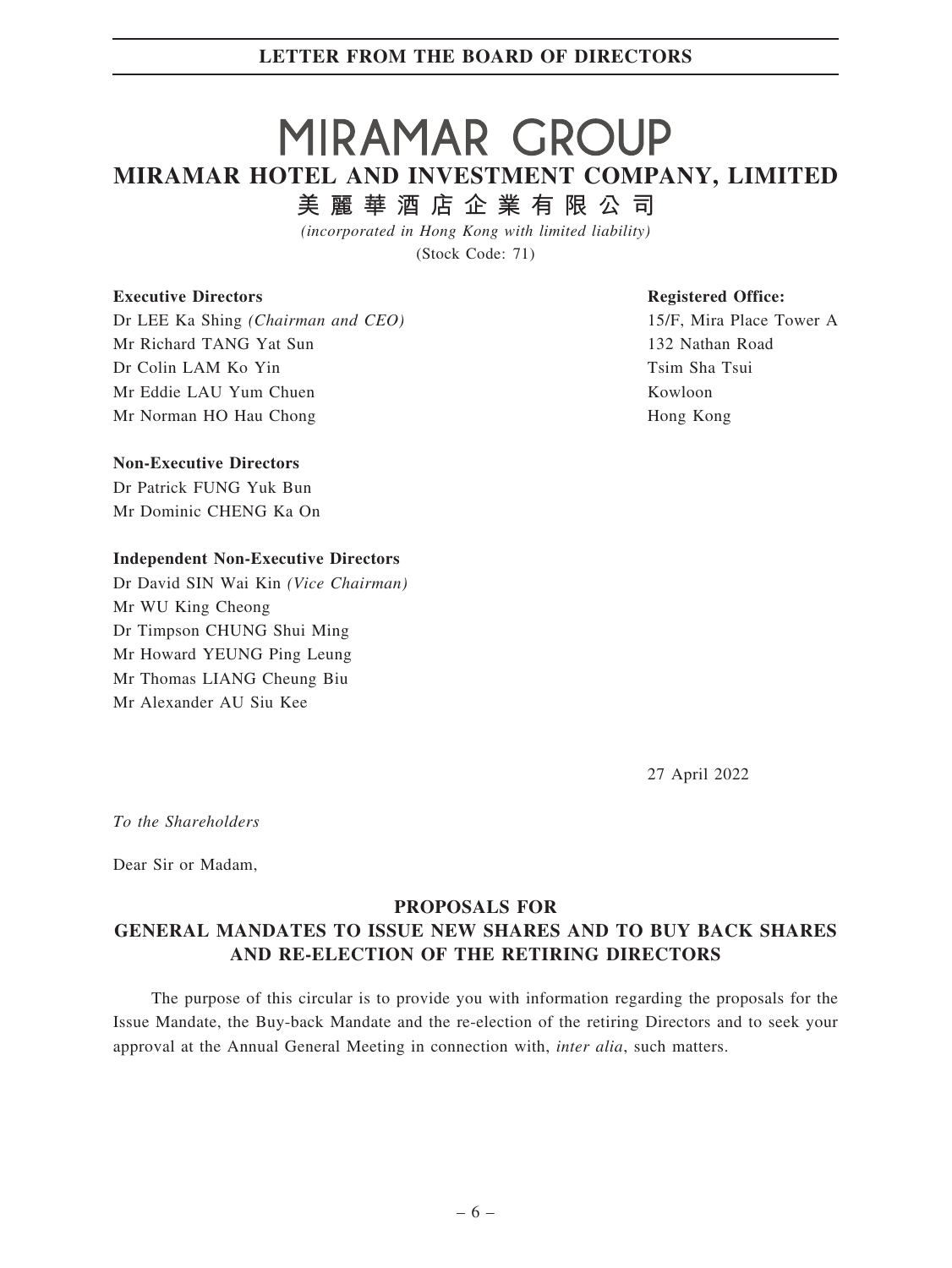### PROPOSED GENERAL MANDATES TO ISSUE NEW SHARES AND TO BUY BACK **SHARES**

Ordinary resolutions will be proposed at the Annual General Meeting to grant to the Directors new general mandates:

- (i) to allot, issue and otherwise deal with new Shares not exceeding 20% of the total number of Shares in issue as at the date of passing the proposed resolution at the Annual General Meeting (subject to adjustment in the case of any conversion of any or all of the Shares into a larger or smaller number of Shares) (as at the Latest Practicable Date, the Company would be allowed under the Issue Mandate to allot, issue and otherwise deal with a maximum of 138,191,939 new Shares); and
- (ii) to buy back Shares not exceeding 10% of the total number of Shares in issue as at the date of passing the proposed resolution at the Annual General Meeting (subject to adjustment in the case of any conversion of any or all of the Shares into a larger or smaller number of Shares).

In addition, a separate ordinary resolution will be proposed at the Annual General Meeting to add to the Issue Mandate those Shares bought back by the Company pursuant to the Buy-back Mandate (if granted to the Directors at the Annual General Meeting).

The Directors have no present intention to exercise the Issue Mandate or the Buy-back Mandate (if granted to the Directors at the Annual General Meeting).

An explanatory statement containing information regarding the Buy-back Mandate is set out in Appendix I to this circular.

#### PROPOSED RE-ELECTION OF THE RETIRING DIRECTORS

In accordance with Articles 77, 78 and 79 of the Articles of Association or the Corporate Governance Code under the Listing Rules, Mr Eddie Lau Yum Chuen, Mr Thomas Liang Cheung Biu, Dr David Sin Wai Kin, Mr Richard Tang Yat Sun and Mr Howard Yeung Ping Leung shall retire by rotation at the Annual General Meeting and, being eligible, have offered themselves for reelection. The Nomination Committee has considered each of them based on merit and having regard to their experience, skills and expertise (as shown in Biographical Details) as well as the company's board diversity policy and nomination policy, recommended to the Board that each of them are eligible for re-election.

Their biographical details which are required to be disclosed by the Listing Rules are set out in Appendix II to this circular.

The Nomination Committee also assessed and reviewed the individual Director's annual confirmation of independence based on the independence criteria as set out in Rule 3.13 of the Listing Rules on 17 March 2022, and affirmed that Dr David Sin Wai Kin, Mr Thomas Liang Cheung Biu and Mr Howard Yeung Ping Leung, the Retiring independent non-executive director, remained independent as having regard that they have not taken part in the day-to-day management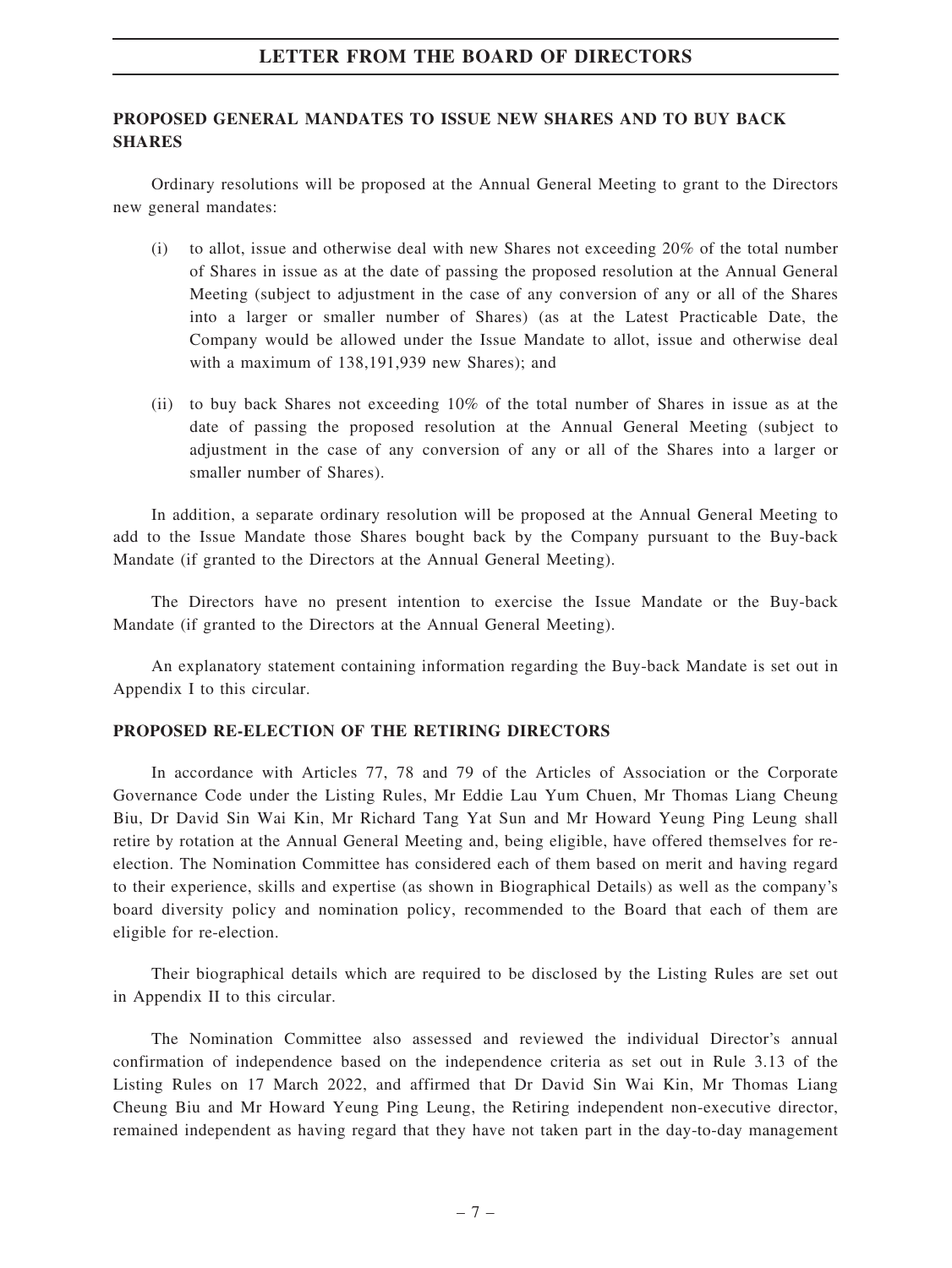or performed any management role or executive function in the Company or any of its subsidiaries since they were appointed as directors of the Company. The Nomination Committee believed that the re-election of Dr David Sin Wai Kin, Mr Thomas Liang Cheung Biu and Mr Howard Yeung Ping Leung will enhance the diversity of the Board having regard to their perspectives, skills and experience, which are quite distinctive in a variety of ways.

Even though Dr David Sin Wai Kin, Mr Thomas Liang Cheung Biu and Mr Howard Yeung Ping Leung have been serving as director of the Company for more than 9 years, they have been able to provide objective and independent views to the Company during their tenure of office. The Nomination Committee were of the view that the long service of them would not affect their exercise of independent judgement and, with their long-tenured directorship, they are able to provide invaluable experience, continuity, and stability to the Board, as well as a historical perspective that is indispensable in determining the Company's strategy.

The Board concurs with the view and recommendation of the Nomination Committee that Dr David Sin Wai Kin, Mr Thomas Liang Cheung Biu and Mr Howard Yeung Ping Leung are considered as independent and are satisfied that they have the required character, integrity and experience to continue fulfilling the role of an independent non-executive director, and thus recommends all the retiring Directors for re-election at the Annual General Meeting.

#### DEMAND FOR POLL AT THE ANNUAL GENERAL MEETING

Pursuant to the Listing Rules, any vote of shareholders at a general meeting must be taken by poll except where the Chairman, in good faith, decides to allow a resolution which relates purely to a procedural or administrative matter to be voted on by a show of hands. The Chairman of the Annual General Meeting will therefore put each of the resolutions to be proposed at the Annual General Meeting to be voted by way of a poll pursuant to Article 56 of the Articles of Association.

Shareholders may attend and vote at the Annual General Meeting in person physically or by electronic means or appoint a proxy to vote in his/her stead. Shareholders may refer to the ''Guidance for the Annual General Meeting'' on pages 1 to 3 of this circular for further details.

An announcement will be made by the Company following the conclusion of the Annual General Meeting to inform you of the results of the Annual General Meeting.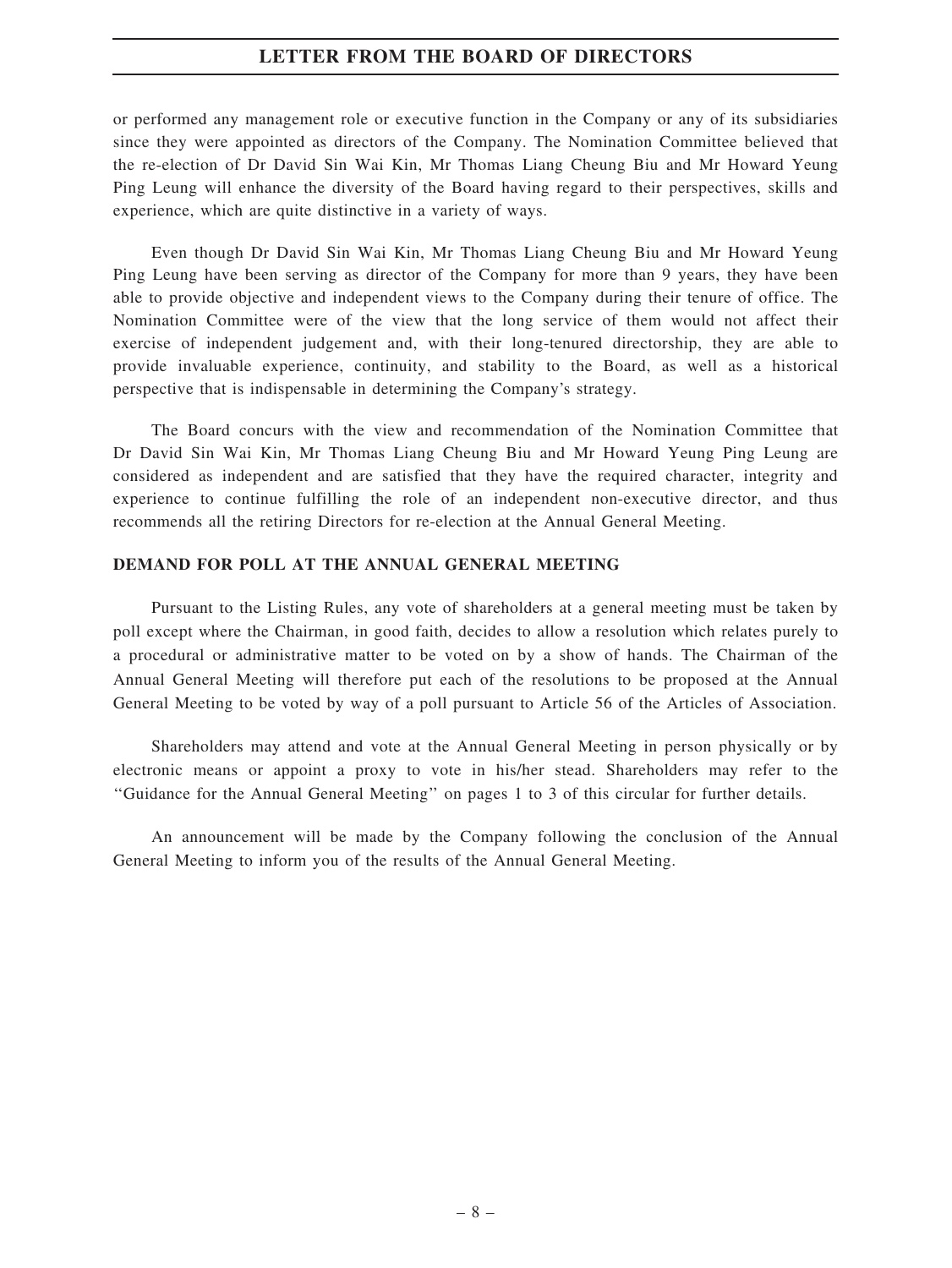#### RECOMMENDATION

The Directors believe that the proposals for the Issue Mandate, the Buy-back Mandate and the re-election of the retiring Directors are all in the best interests of the Company and its Shareholders. Accordingly, the Directors recommend that all Shareholders should vote in favour of the resolutions set out in the notice of Annual General Meeting.

> Yours faithfully, LEE KA SHING Chairman and CEO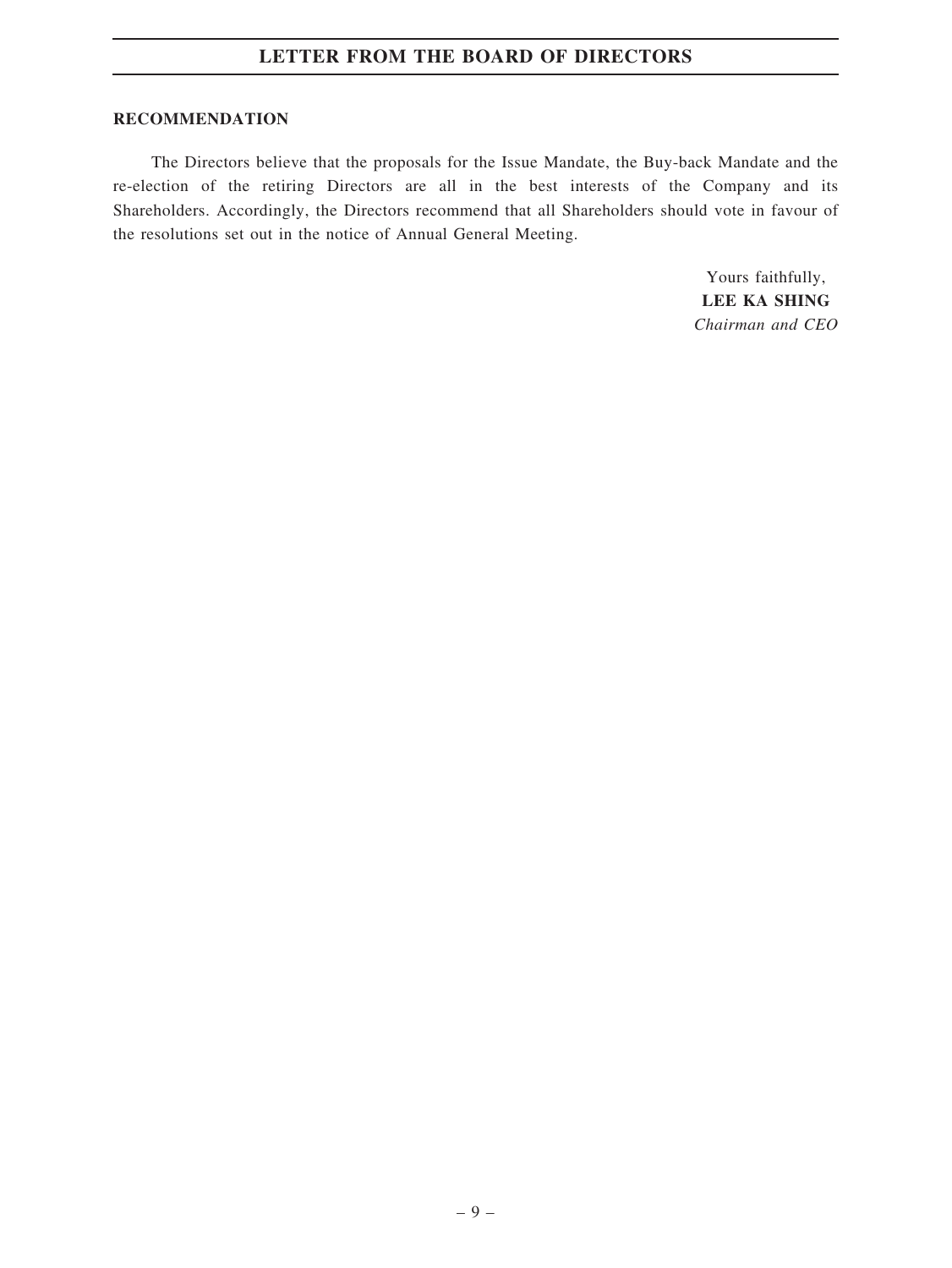This explanatory statement constitutes the memorandum required under section 239(2) of the Companies Ordinance and contains all the information required under the Listing Rules for you to consider the Buy-back Mandate.

### 1. TOTAL NUMBER OF SHARES IN ISSUE

As at the Latest Practicable Date, the total number of Shares in issue comprised 690,959,695 Shares.

Subject to the passing of the ordinary resolution set out in the Notice and on the basis that no further Shares are issued or bought back prior to the date of the Annual General Meeting, the Company would be allowed under the Buy-back Mandate to buy back a maximum of 69,095,969 Shares.

#### 2. REASONS FOR BUY-BACK

The Directors believe that the Buy-back Mandate is in the best interests of the Company and its Shareholders. The exercise of the Buy-back Mandate may, depending on market conditions and funding arrangements at the time, lead to an enhancement of the net asset value per share and/or earnings per share of the Company and will only be made when the Directors believe that a buyback of Shares will benefit the Company and the Shareholders.

#### 3. FUNDING OF BUY-BACK

In buying back Shares, the Company may only apply funds legally available for such purpose in accordance with its Articles of Association and the Companies Ordinance. Buy-back of Shares pursuant to the Buy-back Mandate will be made out of funds legally permitted to be utilised in this connection, including funds from the distributable profits of the Company and/or the proceeds of a fresh issue of Shares made for the purpose of the buy-back to such an extent allowable under the Companies Ordinance.

Pursuant to the Buy-back Mandate, buy-backs would be financed by the Company's internal resources and/or available banking facilities.

The exercise of the Buy-back Mandate in full could have a material adverse impact on the working capital or gearing position of the Company compared with that as at 31 December 2021, being the date of its latest audited financial statements. The Directors do not, however, intend to make any buy-back in circumstances that would have a material adverse impact on the working capital or gearing position of the Company.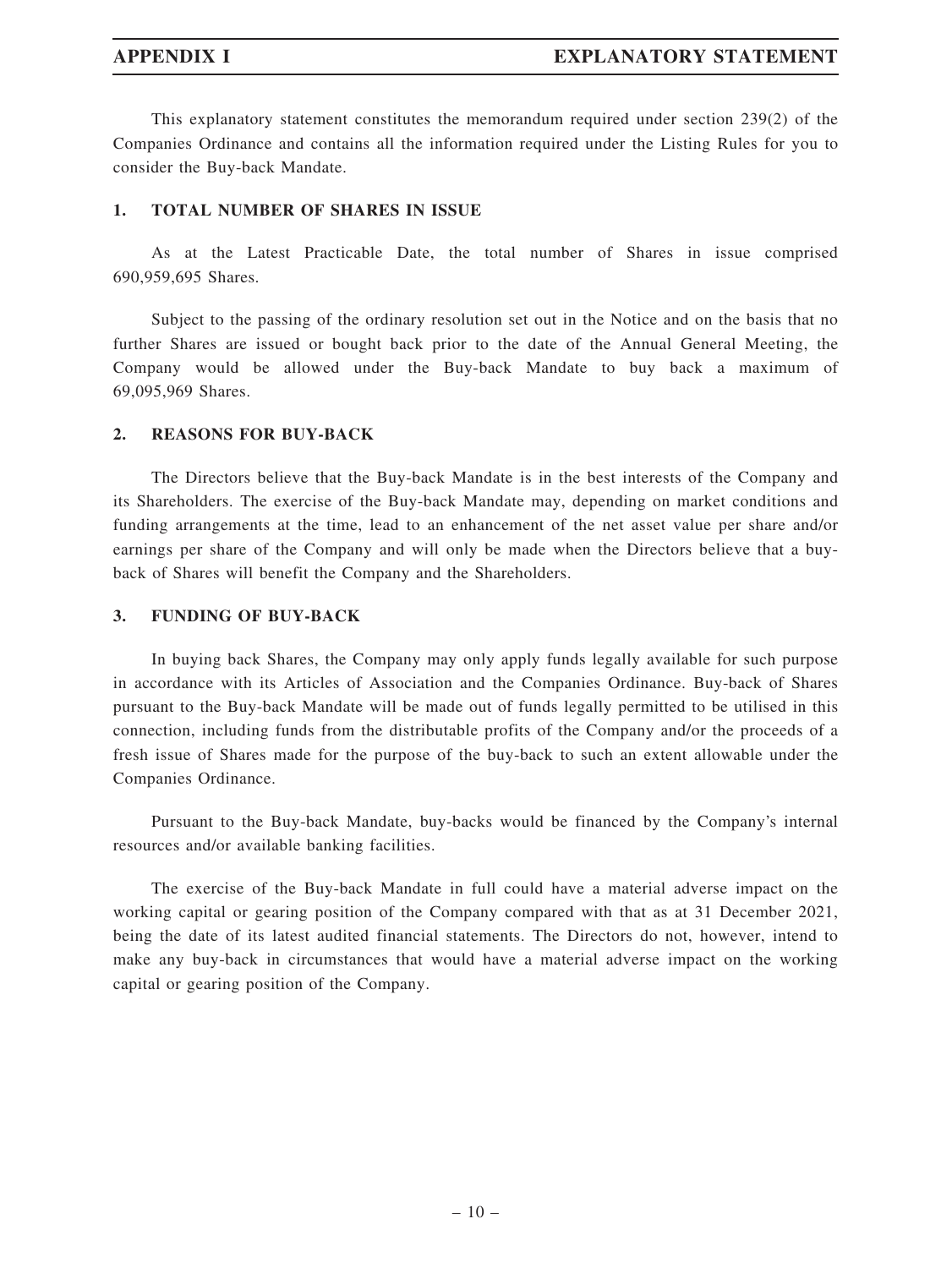#### 4. SHARES PRICES

The highest and lowest prices at which the Shares have traded on the Stock Exchange during each of the previous twelve months were as follows:

|                                           | <b>Highest</b> | Lowest |
|-------------------------------------------|----------------|--------|
|                                           | HK\$           | HK\$   |
| 2021                                      |                |        |
| April                                     | 16.30          | 14.60  |
| May                                       | 15.30          | 14.56  |
| June                                      | 16.10          | 15.00  |
| July                                      | 15.40          | 14.44  |
| August                                    | 14.70          | 13.86  |
| September                                 | 14.08          | 12.68  |
| October                                   | 13.40          | 12.74  |
| November                                  | 13.18          | 12.40  |
| December                                  | 12.90          | 12.42  |
| 2022                                      |                |        |
| January                                   | 13.68          | 12.62  |
| February                                  | 13.30          | 12.72  |
| March                                     | 12.88          | 11.70  |
| April (up to the Latest Practicable Date) | 12.98          | 12.40  |

#### 5. UNDERTAKING AND DISCLOSURE OF INTERESTS

None of the Directors nor, to the best of their knowledge having made all reasonable enquiries, their close associates (as defined in the Listing Rules), has any present intention to sell any Shares to the Company under the Buy-back Mandate if the same is approved by the Shareholders.

No core connected persons (as defined in the Listing Rules) have notified the Company that they have a present intention to sell Shares to the Company, or have undertaken not to do so, in the event that the Buy-back Mandate is approved by the Shareholders.

The Directors have undertaken to the Stock Exchange that, so far as the same may be applicable, they will exercise the powers of the Company to make buy-backs pursuant to the Buy-back Mandate in accordance with the Listing Rules, the Companies Ordinance and any other applicable laws of Hong Kong.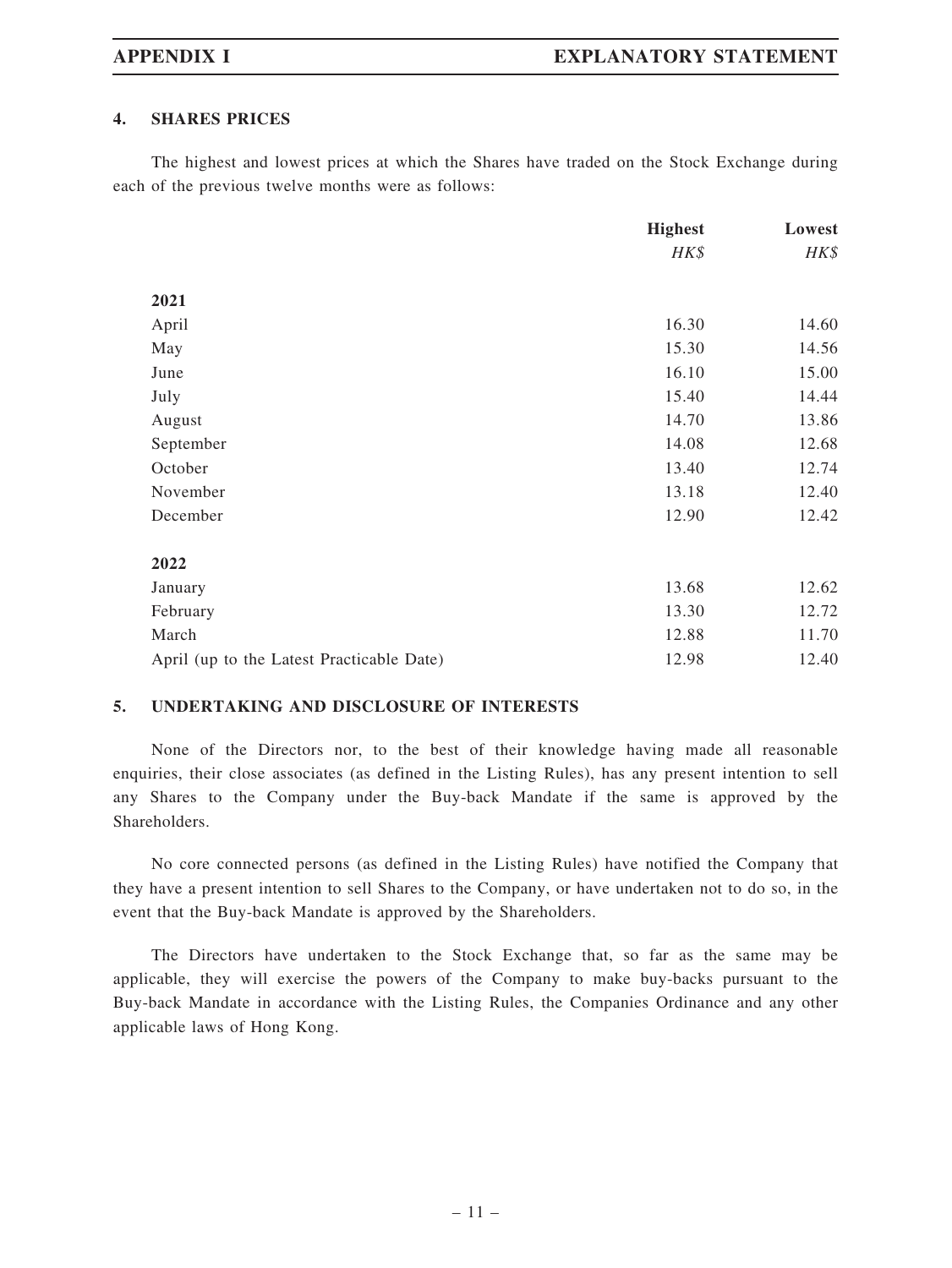#### 6. TAKEOVERS CODE AND SHARE BUY-BACKS

As at the latest Practicable Date, the controlling shareholder of the Company owns 50.08% of the total number of Shares in issue. On the assumption of the full exercise of the Buy-back Mandate, the controlling shareholder's voting rights in the Company will be increased to approximately 55.64%. If the present shareholdings and capital structure of the Company remain the same, the Directors are not aware of any consequences which may arise under the Takeovers Code as a result of any Shares buy-backs made under the Buy-back Mandate. The Directors have no present intention to exercise the power to buy back Shares to such an extent that it will trigger the obligations of the Company's controlling shareholder under the Takeovers Code to make a mandatory offer.

#### 7. SHARE BUY-BACK MADE BY THE COMPANY

The Company has not purchased any of its Shares (whether on the Stock Exchange or otherwise) in the six months preceding the date of this circular.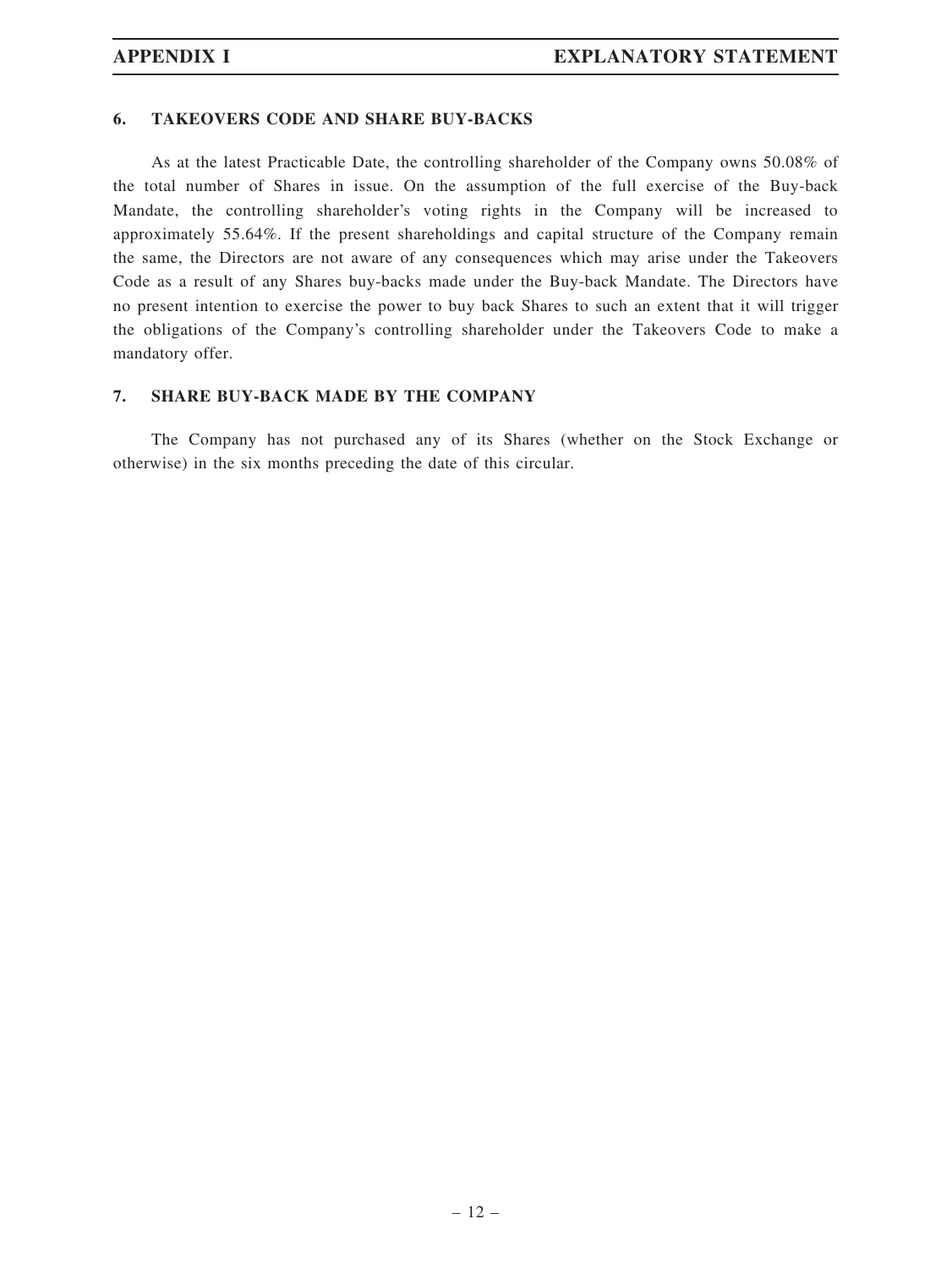### APPENDIX II BIOGRAPHICAL DETAILS OF THE RETIRING DIRECTORS TO BE RE-ELECTED

Particulars of the retiring Directors subject to re-election at the Annual General Meeting are set out below:

#### 1. Mr Eddie LAU Yum Chuen

Aged 75. Mr Lau was appointed director of the Company in 1996. He has over 50 years' experience in banking, finance and investment. He is a non-executive director of Hong Kong Ferry (Holdings) Company Limited, which is a listed company. He previously served as an executive director of Henderson Land Development Company Limited, a listed company, until his retirement on 8 June 2020. He is also a director of certain subsidiaries of the Company.

Save as disclosed above, Mr Lau has not held any other directorships in listed public companies in the last three years, and he is not connected with any Directors, senior management or substantial or controlling shareholders of the Company.

As at the Latest Practicable Date, Mr Lau does not hold any Shares of the Company within the meaning of Part XV of the Securities and Futures Ordinance.

Mr Lau acted as Director of the Company on the terms set out in a Letter of Appointment. He was not appointed for a specific term but is subject to retirement by rotation and re-election in accordance with the Articles of Association of the Company, in which it is stipulated that every Director shall be subject to retirement by rotation at least once every three years at the annual general meeting. Other than that, Mr Lau is not a party to any service contract with the Company.

Mr Lau is entitled to a fixed annual remuneration of HK\$50,000 per annum for acting as an executive director of the Company, which is determined from time to time by the Board of Directors of the Company with reference to his duties and responsibilities.

Save as disclosed above, there are no other information required to be disclosed pursuant to Rule 13.51(2) of the Listing Rules, nor is there any other matter which needs to be brought to the attention of the shareholders in connection with Mr Lau's re-election.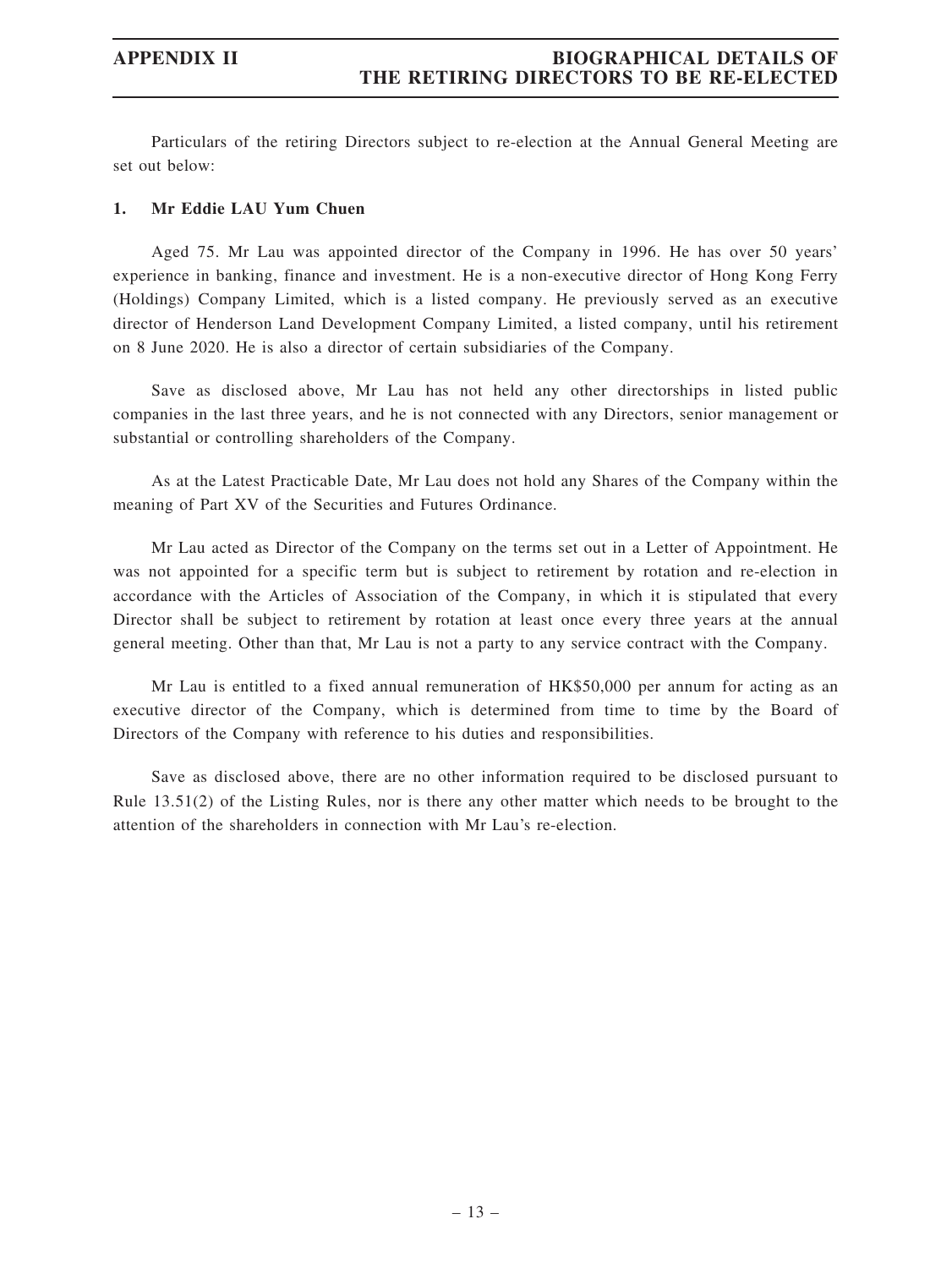### APPENDIX II BIOGRAPHICAL DETAILS OF THE RETIRING DIRECTORS TO BE RE-ELECTED

#### 2. Mr Thomas LIANG Cheung Biu, BA, MBA

Aged 75. Mr Liang was appointed director of the Company in 2004 and was re-designated as independent non-executive director of the Company in December 2012. He holds a Bachelor degree in Economics from the University of California, Berkeley and a Master degree in Business Administration from Columbia University. Mr Liang has extensive experience in financial management, corporate finance, banking, real estate development and equity investment. Mr Liang is a member of the Council of The Chinese University of Hong Kong with effect from 15 April 2015 and is a member of the Board of Governors, The Hang Seng University of Hong Kong with effect from 16 November 2015. He is also a Director and Group Chief Executive of Wideland Investors Limited, a member of the Board of Trustees of Wei Lun Foundation Limited and an independent non-executive director of New World Development Company Limited, which is a listed company.

Save as disclosed above, Mr Liang has not held any other directorships in listed public companies in the last three years, and he is not connected with any Directors, senior management or substantial or controlling shareholders of the Company.

As at the Latest Practicable Date, Mr Liang is interested in 2,218,000 Shares of the Company (representing approximately 0.32% of the total number of issued shares of the Company) within the meaning of Part XV of the Securities and Futures Ordinance.

Mr Liang acted as Director of the Company on the terms set out in a Letter of Appointment. He was appointed for a specific term of three years until 31 December 2023 but is subject to retirement by rotation and re-election in accordance with the Articles of Association of the Company, in which it is stipulated that every Director shall be subject to retirement by rotation at least once every three years at the annual general meeting. Other than that, Mr Liang is not a party to any service contract with the Company.

Mr Liang is entitled to a fixed annual remuneration of HK\$50,000 per annum for acting as an independent non-executive director of the Company, which is determined from time to time by the Board of Directors of the Company with reference to his duties and responsibilities.

Save as disclosed above, there are no other information required to be disclosed pursuant to Rule 13.51(2) of the Listing Rules, nor is there any other matter which needs to be brought to the attention of the shareholders in connection with Mr Liang's re-election.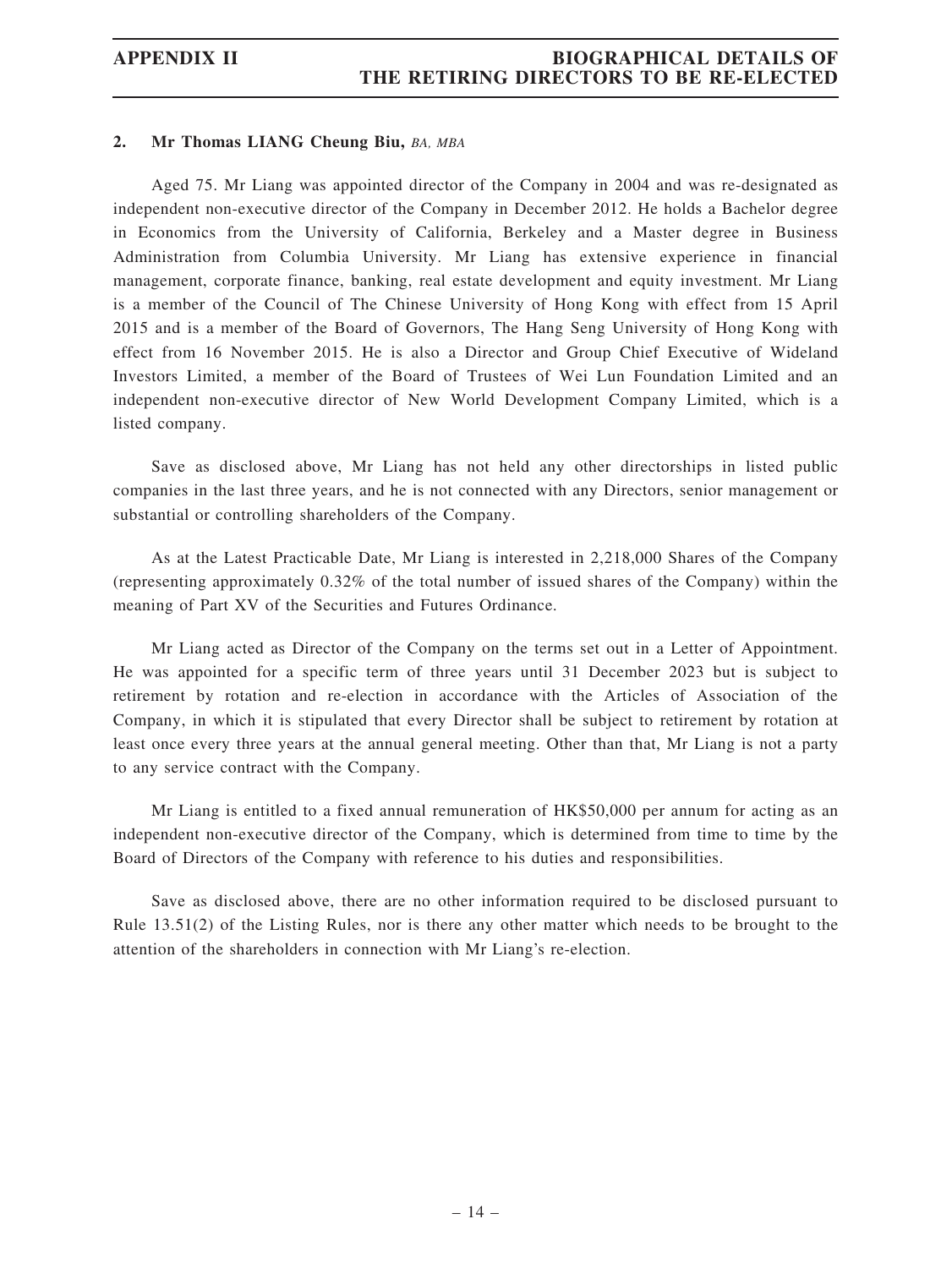#### 3. Dr David SIN Wai Kin, DSSc (Hon)

Aged 92. Dr Sin was appointed director of the Company in 1974 and has been a Vice Chairman of the Company since 1985. He is currently the Chairman of the Nomination Committee and a member of the Audit Committee and Remuneration Committee of the Company. Dr Sin has a plenitude of experience in the businesses of jewelry, property development, property rental, hotel operation, and banking and finance. He was awarded an Honorary Degree of Doctor of Social Science by The Hang Seng University of Hong Kong in 2022. He is the Chairman of Myer Jewelry Manufacturer Limited. He is also a director of certain subsidiaries of the Company.

Save as disclosed above, Dr Sin has not held any other directorships in listed public companies in the last three years, and he is not connected with any Directors, senior management or substantial or controlling shareholders of the Company.

As at the Latest Practicable Date, Dr Sin is interested in 4,989,600 Shares of the Company (representing approximately 0.72% of the total number of issued shares of the Company) within the meaning of Part XV of the Securities and Futures Ordinance.

Dr Sin acted as Director of the Company on the terms set out in a Letter of Appointment. He was appointed for a specific term of three years until 31 December 2023 but is subject to retirement by rotation and re-election in accordance with the Articles of Association of the Company, in which it is stipulated that every Director shall be subject to retirement by rotation at least once every three years at the annual general meeting. Other than that, Dr Sin is not a party to any service contract with the Company.

Dr Sin is entitled to a fixed annual remuneration of HK\$350,000 per annum for acting as an independent non-executive director, a member of the Audit Committee and a member of the Remuneration Committee of the Company, which is determined from time to time by the Board of Directors of the Company with reference to his duties and responsibilities.

Save as disclosed above, there are no other information required to be disclosed pursuant to Rule 13.51(2) of the Listing Rules, nor is there any other matter which needs to be brought to the attention of the shareholders in connection with Dr Sin's re-election.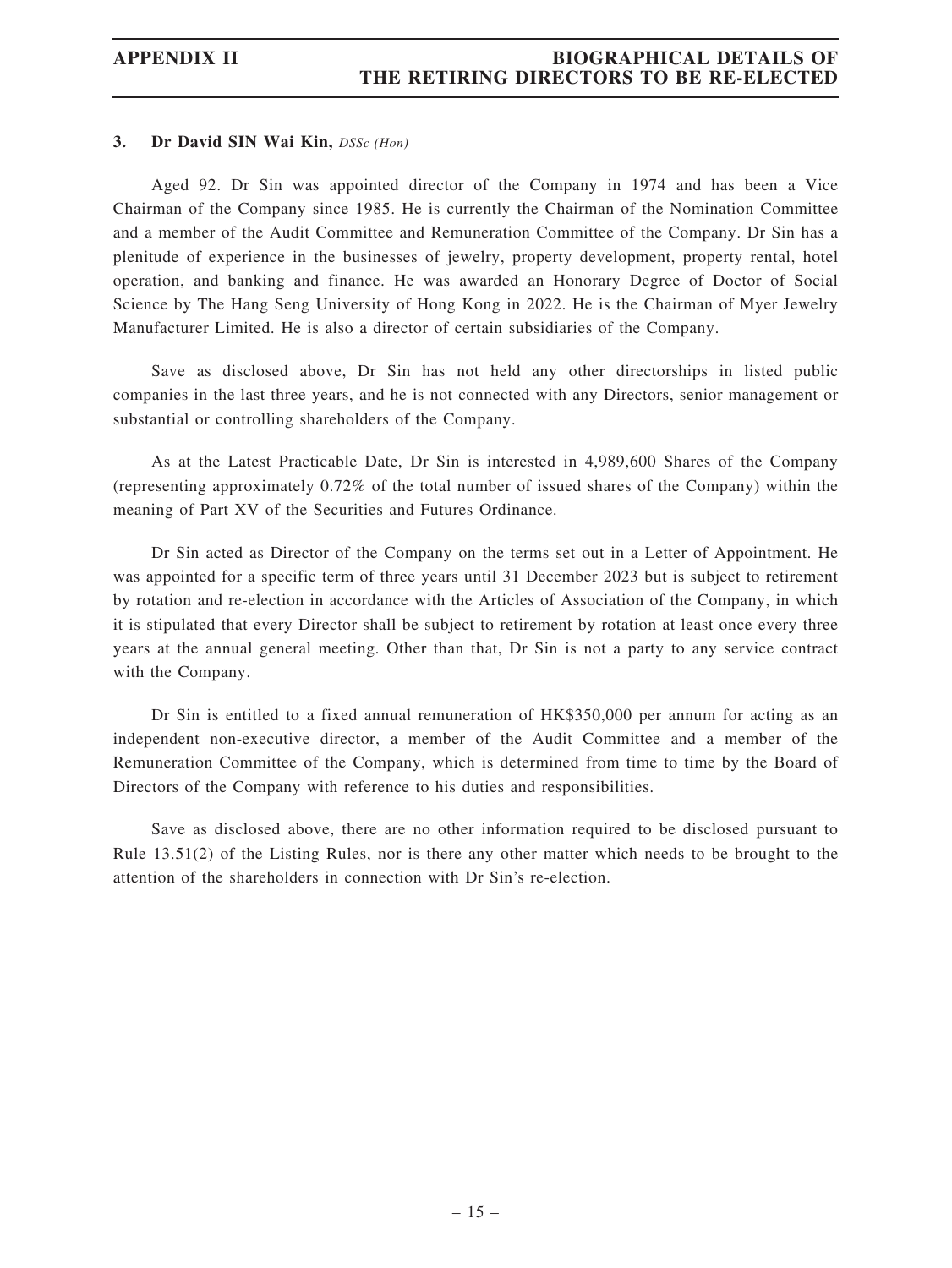### APPENDIX II BIOGRAPHICAL DETAILS OF THE RETIRING DIRECTORS TO BE RE-ELECTED

#### 4. Mr Richard TANG Yat Sun, SBS, JP, MBA

Aged 69. Mr Tang was appointed director of the Company in 1986. He is an MBA graduate from the University of Santa Clara, California, U.S.A., and a holder of Bachelor of Science degree in Business Administration from Menlo College, California, U.S.A. Mr Tang is currently the Chairman and Managing Director of Richcom Company Limited. He is also the Chairman of King Fook Holdings Limited and an independent non-executive director of The Wharf (Holdings) Limited, both of them are listed companies. He is a director of various private business enterprises, an advisor of Tang Shiu Kin and Ho Tim Charitable Fund and a Steward of The Hong Kong Jockey Club. He was formerly an independent non-executive director of Wheelock and Company Limited from October 2012 until its delisting in July 2020. He was also formerly an independent nonexecutive director of Hang Seng Bank Limited, a listed company, until his retirement on 10 May 2018. He is also a director of certain subsidiaries of the Company.

Save as disclosed above, Mr Tang has not held any other directorships in listed public companies in the last three years, and he is not connected with any Directors, senior management or substantial or controlling shareholders of the Company.

As at the Latest Practicable Date, Mr Tang is interested in 13,640,280 Shares of the Company (representing approximately 1.97% of the total number of issued shares of the Company) within the meaning of Part XV of the Securities and Futures Ordinance.

Mr Tang acted as Director of the Company on the terms set out in a Letter of Appointment. He was not appointed for a specific term but is subject to retirement by rotation and re-election in accordance with the Articles of Association of the Company, in which it is stipulated that every Director shall be subject to retirement by rotation at least once every three years at the annual general meeting. Other than that, Mr Tang is not a party to any service contract with the Company.

Mr Tang is entitled to a fixed annual remuneration of HK\$100,000 per annum for acting as an executive director and a member of the Remuneration Committee of the Company, which is determined from time to time by the Board of Directors of the Company with reference to his duties and responsibilities.

Save as disclosed above, there are no other information required to be disclosed pursuant to Rule 13.51(2) of the Listing Rules, nor is there any other matter which needs to be brought to the attention of the shareholders in connection with Mr Tang's re-election.